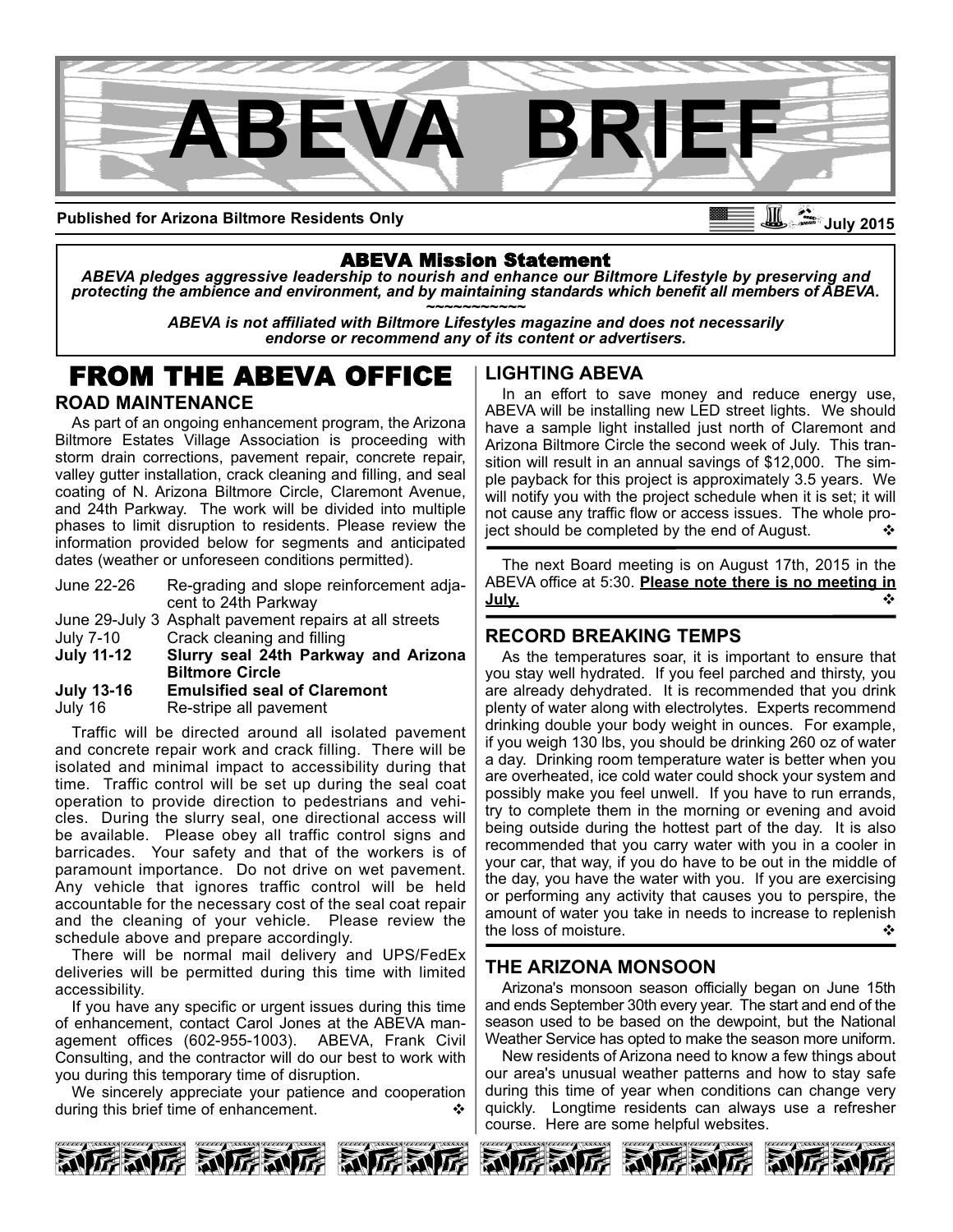

If you see a sign that says **"Do Not Cross When Flooded,"** take it seriously. If you are caught in a wash, try to climb out on the roof of your vehicle and wait for help. If you're driving when it's raining, slow down. Remember that the beginnings of rain storms in the area are the most dangerous times since that's when oils and other automotive fluids are being washed off the roads causing unusually slick conditions.

Please check the following tips to help keep you safe during our potentially dangerous stormy season!

#### **http://www.azdps.gov/Media/News/View/?p=59**

Watching an Arizona monsoon storm from the safety of your own home can be an awe-inspiring experience, but if you're caught outdoors during one, here are some safety tips.

**http://www.met.sjsu.edu/metr166/docs/monsoon\_saf ety.pdf**

If you're home during the Arizona monsoon storms, there are still some things you can do to stay safe and enjoy the natural light and sound show:

Because of the risk of power failure, keep batteries, a working battery-powered radio or television, flashlights, and candles handy. If the power goes out, remember to keep lit candles out of direct drafts. Stay off the phone. Even cordless phones can cause a shock in cases of nearby lightning strikes. Use cellular phones for emergencies only.

Stay away from plumbing fixtures including showers, baths, and sinks. Lightning can travel through metal pipes. Keep your distance from windows as high winds can blow heavy debris. Turn off all unnecessary electrical equipment during storms to decrease the draw on power companies and unplug any expensive electronics. This is a prime time for power outages in the area.

#### **http://www.srpnet.com/safety/storm**

While we spend most of the year in dry, warm weather, the Arizona monsoon offers a spectacular exception to that rule. It's that time of year when you won't hear area residents using the oft-used phrase "but, it's a dry heat."

## MEETINGS & LUNCHEONS **Biltmore Area Partnership Luncheon**



There will be **NO JULY or AUGUST 2015** BAP luncheons.

As in past summers, we will not have a BAP Networking Luncheon in the months of July and August, as many of our members and atten-

dees will still be seeking the cooler climates or perhaps other parts of the world.

The next luncheon will be on Tuesday, September 22nd. Hoping you and your family are having a good summer and see you in September.

Ed Rossi, Executive Director, Biltmore Area Partnership  $\cdot$ 

## **Biltmore Lunch Bunch**

The Biltmore Lunch Bunch (BLB) will meet on Friday, July 10th, 2015 at 11:45 a.m. at Frank and Albert's with La Rita Mason as Coordinating Hostess. BYOM (Bring Your Own Money), order off the menu, and come and enjoy lunch with ladies who live or work in the Biltmore area. Dress is casual.





#### **For advanced planning:**

Friday, July 10th, 2015-11:45 a.m.-Frank and Albert's with Jeni Allen, Coordinating Hostess

Friday, August 7th, 2015-11:45 a.m.-Frank and Albert's with Jeni Allen, Coordinating Hostess

Friday, September 11th, 2015-11:45 a.m.-Frank and Albert's with Nancy McKay, Coordinating Hostess

Friday, October 16th, 2015-11:45 a.m.-Frank and Albert's with Nancy McKay, Coordinating Hostess

Friday, November 6th, 2015-11:45 a.m.-Frank and Albert's with Nancy McKay, Coordinating Hostess

Friday, December 4th, 2015-11:45 a.m.-Frank and Albert's with Sylvia Prusakowski, Coordinating Hostess

Friday, January 8th, 2016-11:45 a.m.-Frank and Albert's with La Rita Mason, Coordinating Hostess

If you have any questions or to be added to the list or to receive reminders about the BLB, contact La Rita Mason at  $(602)$  667-0002 or lrmason@arn.net. It helps in planning if you can let La Rita know in advance if you know you plan to come. However, if you don't know until the time of the event whether or not you can come, drop-ins are always welcome.  $\cdot \cdot \cdot$ 

## **Biltmore Networking Group**

Would you like to network among Biltmore area professionals and businesspeople? Do you enjoy socializing with others living or working in the Biltmore area? The Biltmore Networking Group has been going strong since the summer of 2003. The Biltmore Networking Group organizes a monthly happy hour for professionals, businesspeople, residents, and anyone who enjoys the Biltmore area to meet and network. Professionals from a wide variety of industries attend including finance, fine arts, government, hospitality, law, marketing, medicine, real estate, technology and many more. There is usually a group of about 60-80 people attending.

Due to the July 4th holiday, there will not be a Biltmore Networking Group event in July. The next event is planned for August 6th, 2015 from 5:30 p.m. to 7:30 p.m. at the Omaha SteakHouse Garden Lounge inside the Embassy Suites Phoenix Biltmore located at 2630 East Camelback Road in Phoenix. You can reach them by calling (602) 955 3992. There is no need to RSVP and there is never a charge to attend these events, so please feel free to stop by.

If you have any questions or would like to be added to the email list for monthly announcements, please contact Shahpar at biltmorenetwork@gmail.com.  $\diamond$ 

## SPECIAL OFFERS AND EVENTS **Arizona Biltmore Resort and Spa July Events at the Arizona Biltmore**

This July, the Arizona Biltmore offers a delicious assortment of fine cuisine, live music, incredible Spa Biltmore specials and an unforgettable Independence Day Weekend. Stay and play this summer at exceptional value with the Best of Waldorf Astoria Package. Stay a minimum of two nights starting at only \$139 per night and receive a \$100 hotel credit for dining, spa treatments or shopping the resort's seven retail shops and boutiques. The Summer





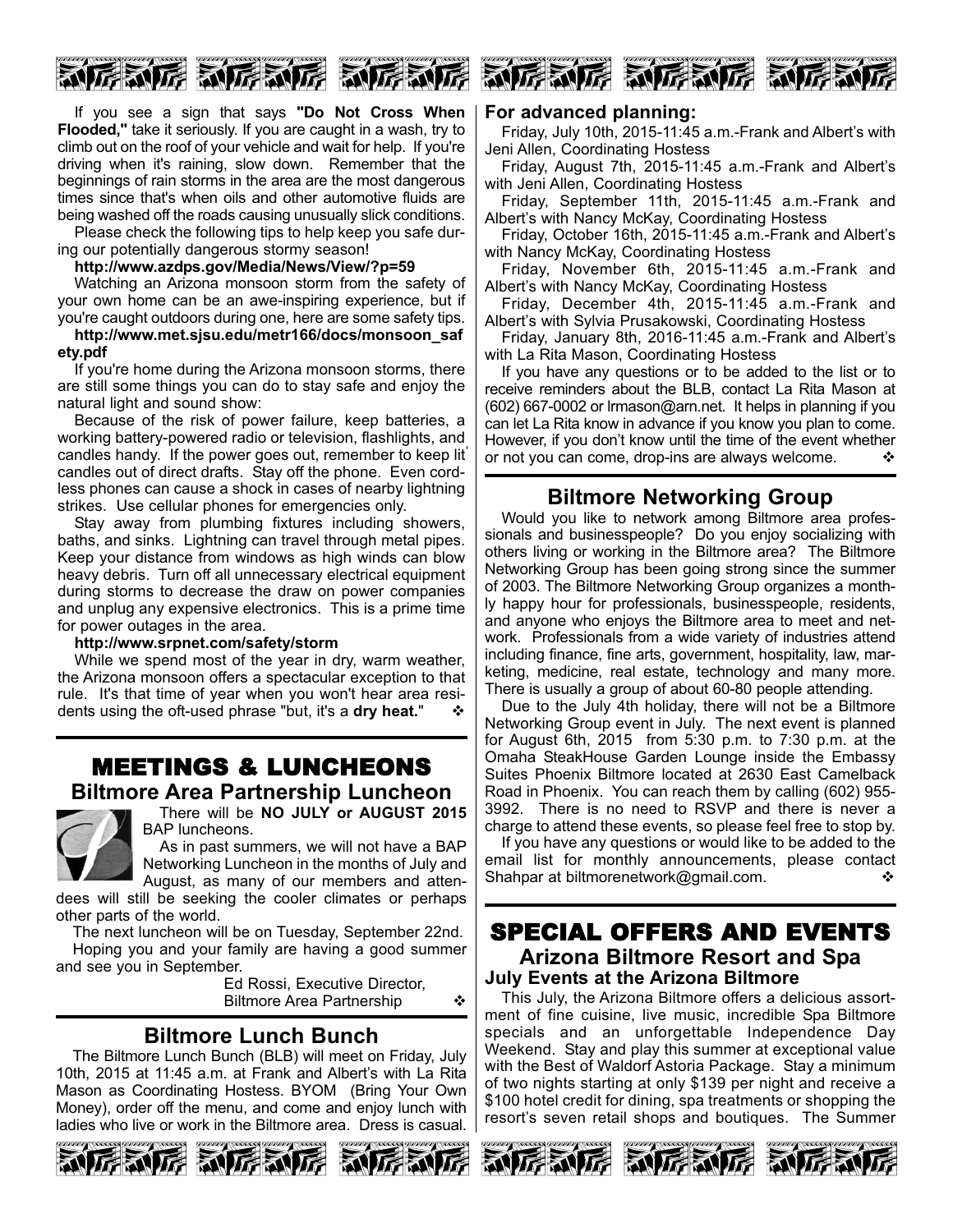

All-Inclusive Package, starting at just \$199, includes breakfast, lunch and dinner for two, accommodations and 20% off a la carte spa treatments. The Spa Biltmore will be offering soothing spa specials all summer long. Participate in your wellness and enjoy up to a 50% discount. Experience a Tranquility Relaxation Massage, Spa Biltmore Custom Massage, Revive Desert Willow Facial, Hydrafacial or Cooling Cucumber Body Quench. Don't miss out on their spectacular fireworks display, Saturday, July 4th. Celebrate with poolside dining, live entertainment and much more.

The month of July marks the next installment of the Arizona Biltmore Beer Dinners. Two San Diego breweries step in the spotlight Monday, July 13th where acclaimed microbrews are paired with original culinary creations by Arizona Biltmore's Executive Chef Gordon Maybury. The four-course dinners will be held in the private Sunroom of Frank & Albert's restaurant. For reservations and more information, please visit ArizonaBiltmore.com or call 602-955-6600.

This summer, kids can participate in our tennis camp while enjoying the resort-like atmosphere. From swimming in our Paradise Pool with its 92-foot waterslide to sport court with basketball, soccer, ping pong and much more, kids will experience summer at its best. Tennis sessions and activities begin June 1st. For registration and more information, please visit ArizonaBiltmore.com or call 602-381-7684.  $\cdot\cdot\cdot$ 

## **Arizona Biltmore Golf Club**

Summer deals are heating up this July at Arizona Biltmore Golf Club:

#### **Score a Summer Pass**

For \$139, you can play all five of the celebrated courses between the Arizona Biltmore and Wigwam Golf Clubs, plus an extra round for FREE! Summer Passes are available for purchase and use now through August 31st.

#### **A whole new look at The Adobe**

Gather friends and meet at the freshly redesigned Adobe restaurant at the Arizona Biltmore Golf Club. Take a seat and catch your favorite game at the expanded bar, or lounge around the patio where you have an uninterrupted view of the greens. Plus, our new Adobe Brew is \$3, all the time!

#### **Receive a discount when you walk or ride**

Don't forget happy hour begins after 2:30 p.m. Enjoy \$5 appetizers including the blue cheese haystack fries, frickles, onion rings, chips n' dip, pub pretzel bites or house cheese crisp. Plus, receive \$2 off all cocktails and wines by the glass and \$1 off all beers. Walk or ride your bike and receive 10% off your bill.

For additional details about July promotions, memberships or to book a golf tee time, please visit www.azbiltmoregc.com or www.theadoberestaurant.com.

## **Embassy Suites ~ 2015 ABEVA Rates**

| $6/1 - 9/12 - 2015$ | $$109.00 + tax$ |
|---------------------|-----------------|
| 9/13-12/31-2015     | $$189.00 + tax$ |

Above rates are based on availability and will apply to standard suites only. **Rate will include:**

- All suite accommodations with choice of one king bed or two double beds and
	- sofa bed in the living room. • Full cooked to order breakfast each morning Monday Friday 6:00 a.m. to 9:00
	- a.m. and Saturday and Sunday 7:30 a.m. to 10:30 a.m.
	- Evening reception each evening from 5:30 p.m. to 7:30 p.m. each day. • No resort fees.

For reservations, you can contact the hotel directly at 602-955-3992 and ask for the ABEVA rate or you can make your reservations by visiting their website at www.phoenixbiltmore.embassysuites.com go to reservations and use Corporate  $ID$  2759628.  $\bullet$ 







## **ABEVA Board of Directors**

**James Bell, President George King, Vice President Mark Monserez, Secretary Judith Shafkind, Treasurer Michael Leeman, Director Michael Braden, Director Phil Tibi, Director Will Hawking, Director Rebecca Heath, Director**

#### **ABEVA Office Information**

**2525 East Arizona Biltmore Circle, Building D, Ste. 145 Phoenix, Arizona 85016 Hours Mon.-Fri. 8:30 am-5 pm 6029551003 phone 6029551144 fax**

> **Carol Jones Community Manager The** *ABEVA Brief* **Editor Carol Jones**

**cjones@abeva.com**

**Roving Patrol: 6023694776**

**Police Dept. Non-Emergency: 6022626151**

#### **Website Information**

Please visit the NEW website at www.abeva.com. There is a link to Phoenix Metro Bank to pay your annual dues. You can download many ABEVA documents; CC&Rs, Parking Permission, Architectural Request Form, and more. You may also read board minutes and the *ABEVA Brief* online. ◆

## **Handy Contacts**

City of Phoenix Back-Washing **Department** (Pools) 602.256.3190 Dead Animal Pick-up 602.262.6791 Dog Catcher 602.506.7387 Snake Control 480.894.1625 Fish & Game 602.942.3000 SRP Outages 602.236.8811 Water Department 602.262.6251 Water Department (after hours) 602.261.8000